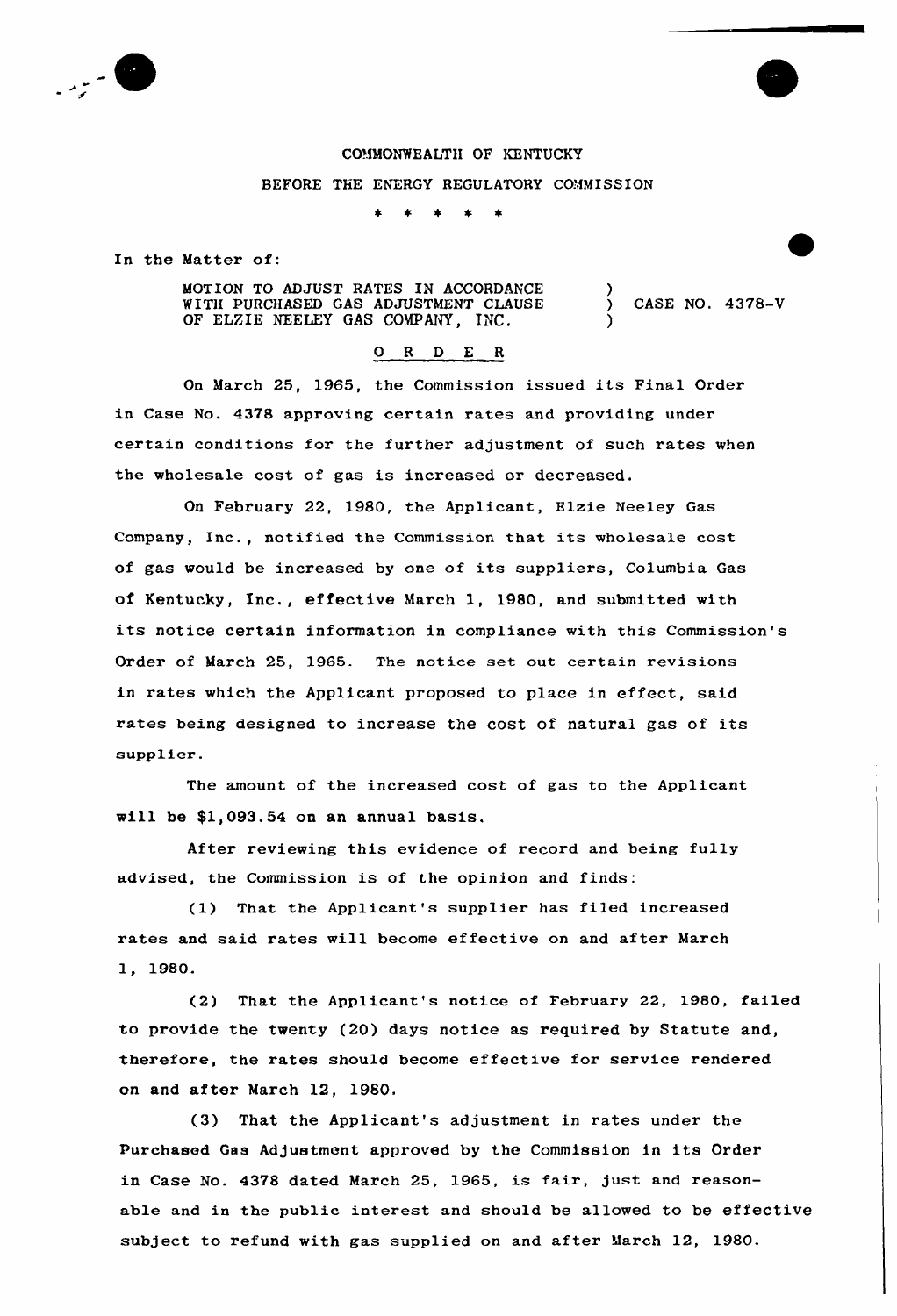

IT IS THEREFORE ORDERED that the rates including the proposed Purchased Gas Adjustment be and the same are hereby approved to be effective subject to refund with gas supplied on and after March 12, 1980, as set out in Appendix "A" attached hereto and made a part hereof.

IT IS FURTHER ORDERED that Elzie Neeley Gas Company, Inc., shall maintain its records in such manner as will enable it, or the Commission, or any of its customers to determine the amount to be refunded and to whom due in the event a refund is ordered by the Commission.

IT IS FURTHER ORDERED that for the purpose of the future application of the Purchased Gas Adjustment Clause of the Applicant, the Base Rate for purchased gas shall be:

## Commodity

Columbia Gas of Kentucky, Inc.  $$3.146$  per Mcf

IT IS FURTHER ORDERED that the information furnished this Commission by the Applicant on February 22, 1980, constitutes full compliance with the Commission's Order and any other information ordinarily required to be filed under the Commission's Regulations is hereby waived.

IT IS FURTHER ORDERED that within thirty (30) days after the date of this Order, the Applicant shall file with this Commission its revised tariff sheets setting out the rates approved herein.

> Done at Frankfort, Kentucky, this 13th day of March, 1980. ENERGY REGÚLATORY COMMISSION

fair dy

ATTEST: